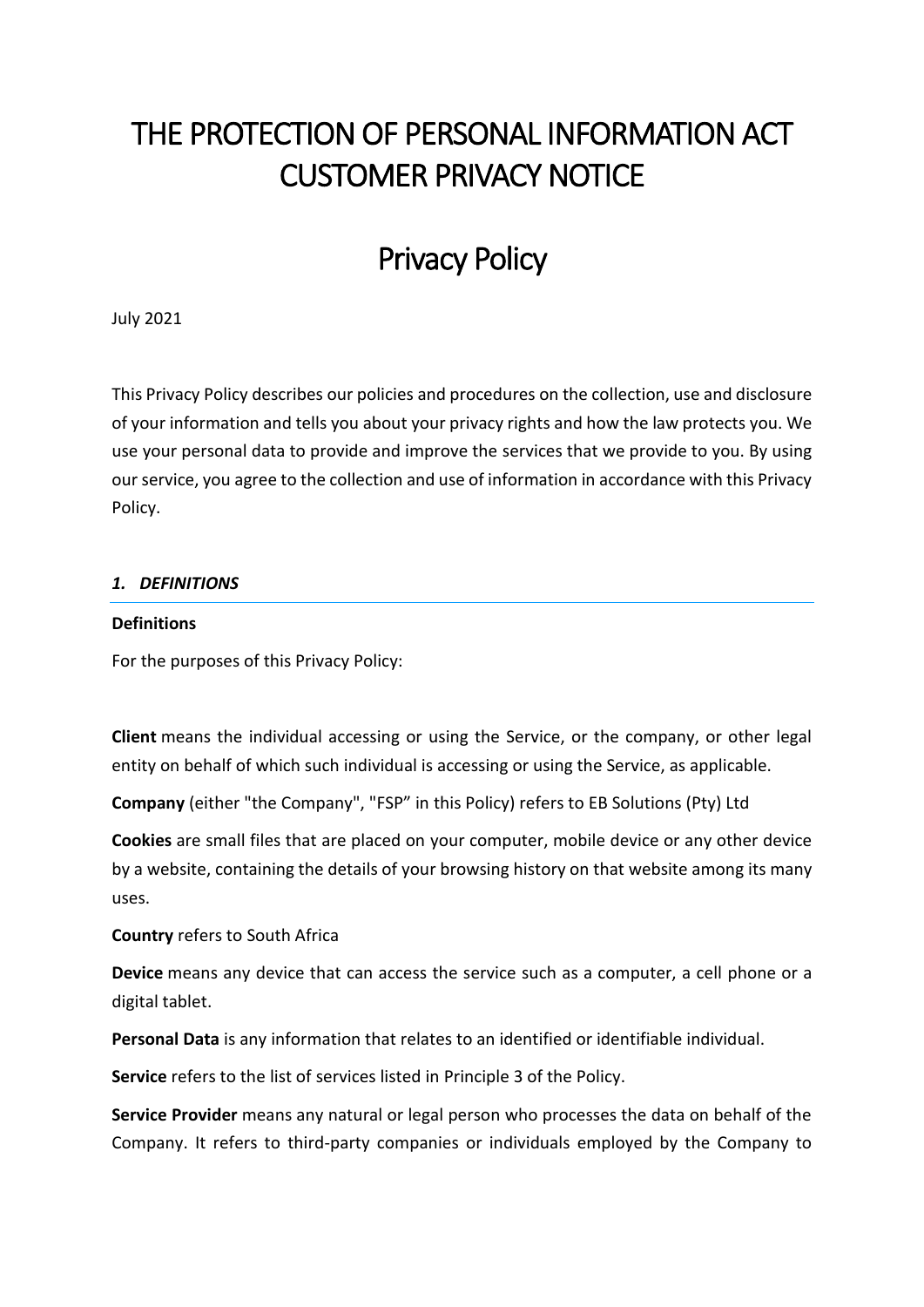facilitate the service, to provide the service on behalf of the Company, to perform services related to the Service or to assist the Company in analysing how the Service is used.

**Usage Data** refers to data collected automatically, either generated by the use of the Service or from the Service infrastructure itself (for example, the duration of a page visit).

**Website** refers to www.ebsolutions.za.com

# *2. TYPES OF PERSONAL DATA COLLECTED*

In order to make use of the service and in order for the Company and its Representatives and employees to render advice or intermediary services, the client may have to provide certain personal identifiable information that can be used to contact or identify that person. Personal identifiable information may include, but is not limited to:

- First name and last name **ID** / passport number
- 
- Address, Postal code, City, Province Job title
- Demographic info such as marital status and gender
- Personal health information
- 

*3. COLLECTING AND USING PERSONAL DATA*

# **3.1. Use of Your Personal Data**

The Company may use Personal Data for the following purposes:

# a) **For the performance of a contract**

The development, compliance and undertaking of the contract for the products, items or services purchased by the client or of any other contract with the FSP through the Service.

# b) **To contact**

To contact the Client by email, telephone calls, SMS, or other equivalent forms of electronic communication, regarding updates or informative communications related to the products, services and the client portfolio, contracted services, when necessary or reasonable for their implementation.

- 
- Email address **Company Phone number** 
	-
	- Sensitive information such as bank account details and salary details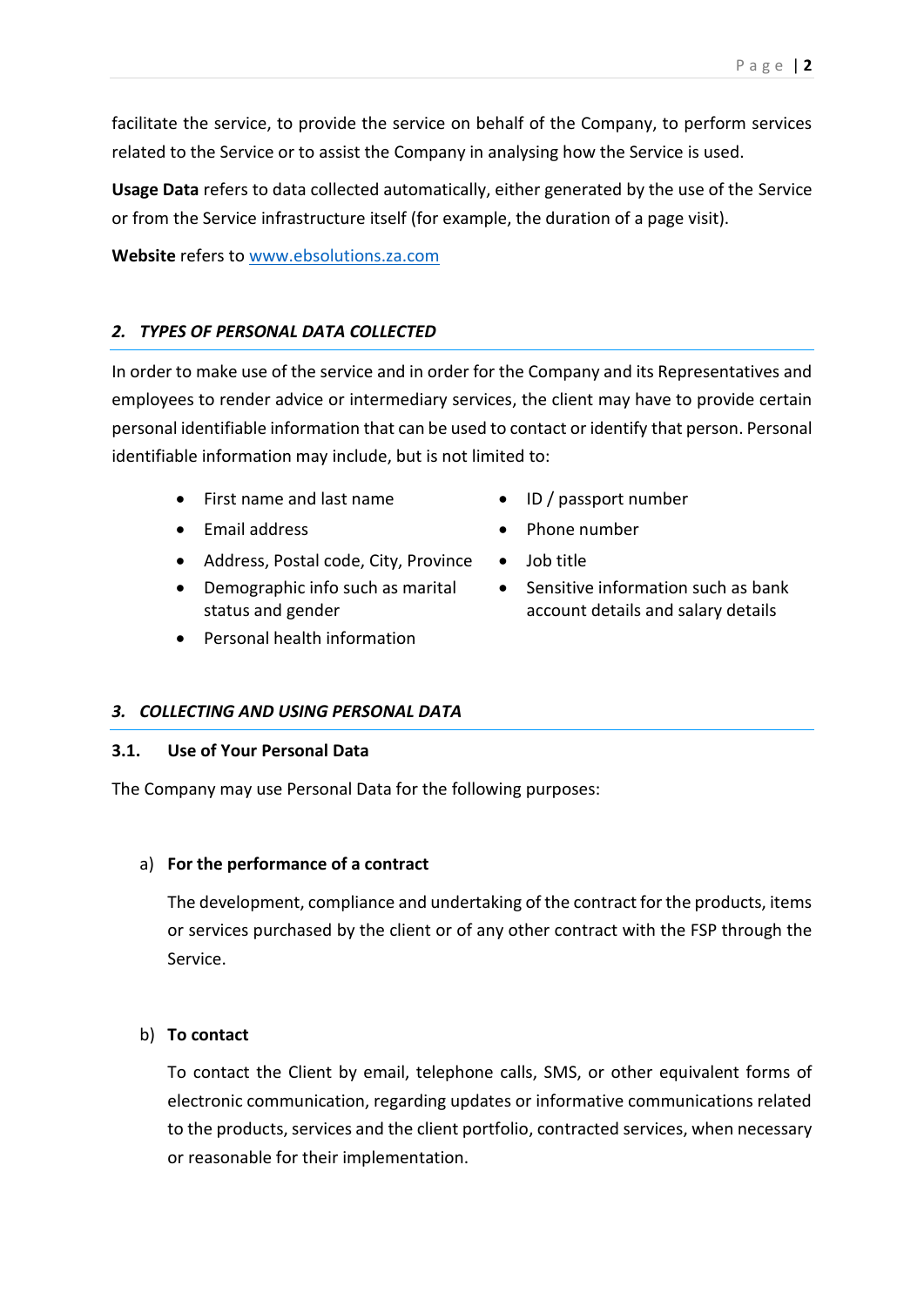# c) **To provide the client with information**

To provide clients with news, special offers and general information about other goods, services and events which offered by the Company which are similar to those that have already purchased or enquired about unless the client has opted not to receive such information.

#### d) **To manage clients' request**

To attend and manage the clients' requests and instructions.

#### e) **For other purposes**

The FSP may, for its own purposes, use client information to conduct data analysis, identifying trends, determining the effectiveness of promotional campaigns and to evaluate and improve the Service, products, services, marketing and client experience.

#### **3.2 Transfer of Personal Data**

Client information, including Personal Data, is processed at the Company's operating offices and in any other places where the parties involved in the processing are located. It means that this information may be transferred to  $-$  and maintained on  $-$  computers located outside of South Africa or other governmental jurisdiction where the data protection laws may differ than those from South Africa.

The clients consent to this Privacy Policy followed by submission of such information represents agreement to that transfer.

EB Solutions (Pty) Ltd will take all steps reasonably necessary to ensure that data is treated securely and in accordance with this Privacy Policy and no transfer of Personal Data will take place to an organization or a country unless there are adequate controls in place including the security of such data and other personal information.

# *4. DISCLOSURE OF PERSONAL DATA*

# **4.1 Legal requirements**

EB Solutions (Pty) Ltd may disclose Personal Data in good faith and in the belief that such action is necessary :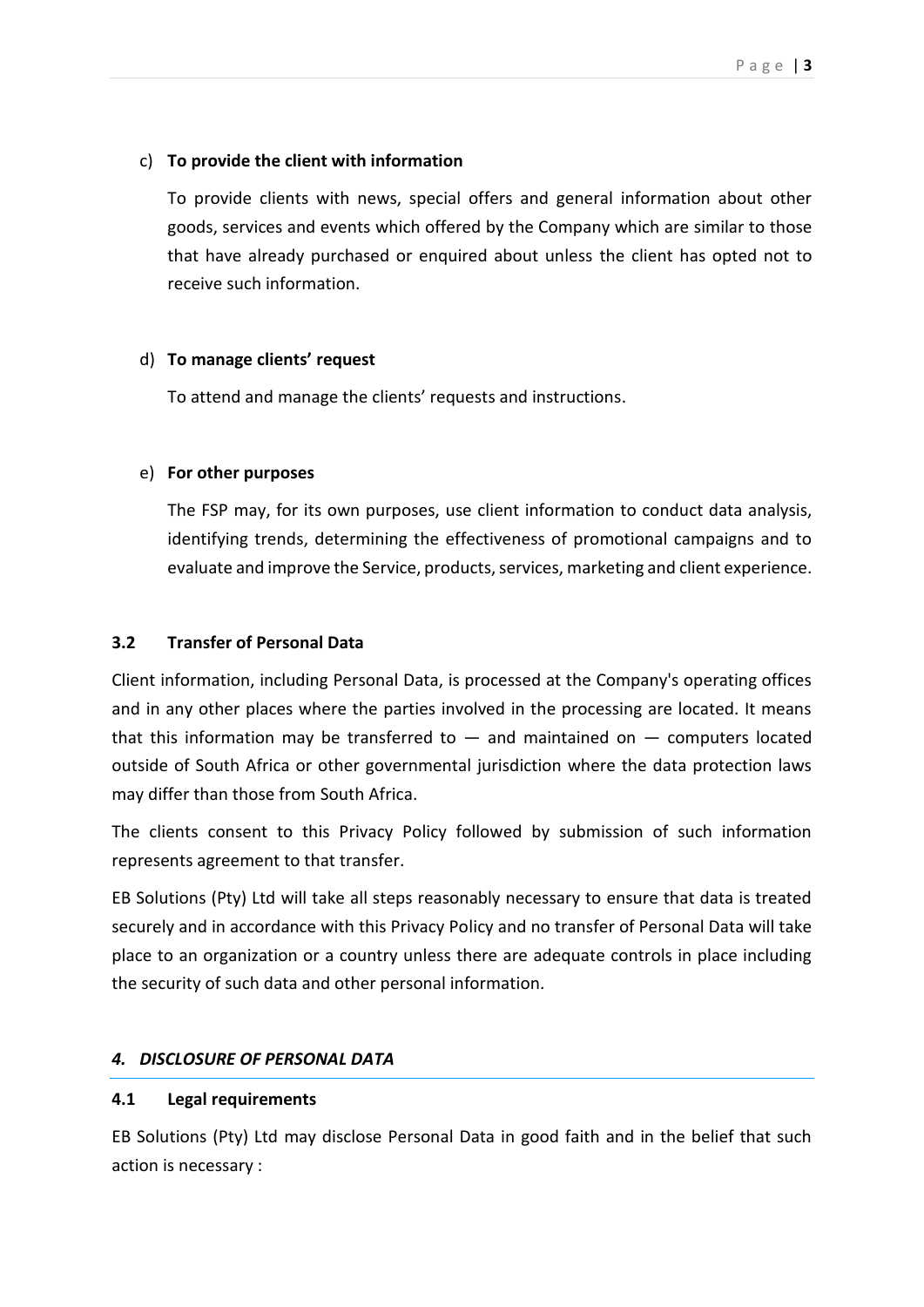- to comply with any legal obligation, including but not limited to the prescripts of the Financial Intelligence Centre and the Financial Services Conduct Authority, or as required by the South African Reserve Bank or the South African Revenue Services, or as required by a Court of Law,
- to protect and defend the rights or property of the Company,
- to prevent or investigate possible wrongdoing in connection with the service,
- to protect the personal safety of users of the Service or the public.

# **4.2 Security of Your Personal Data**

EB Solutions (Pty) Ltd will take every reasonable measure to keep data protected. That said, no method of transmission over the Internet, or method of electronic storage is 100% secure. While we use commercially acceptable means to protect Personal Data, we cannot guarantee its absolute security.

# *5. POLICY PRINCIPLES*

This policy relies on eight core principles to validate EB Solutions' commitment to protect the personal data of its clients.

#### **Principle 1 : Accountability**

EB Solutions (Pty) Ltd will take reasonable steps to ensure that personal information obtained from clients is stored safely and securely.

#### **Principle 2 : Processing limitation**

EB Solutions (Pty) Ltd will collect personal information directly from clients and will only process or release client information with their consent and for the purpose of providing Services - except where it is required to do so by law.

#### **Principle 3 : Specific purpose**

EB Solutions (Pty) Ltd collects clients' personal information to enable it to render its services as and when requested. These services include, but are not limited to :-

 to analyse clients' risk portfolio to enable us to provide you with a more efficient service experience,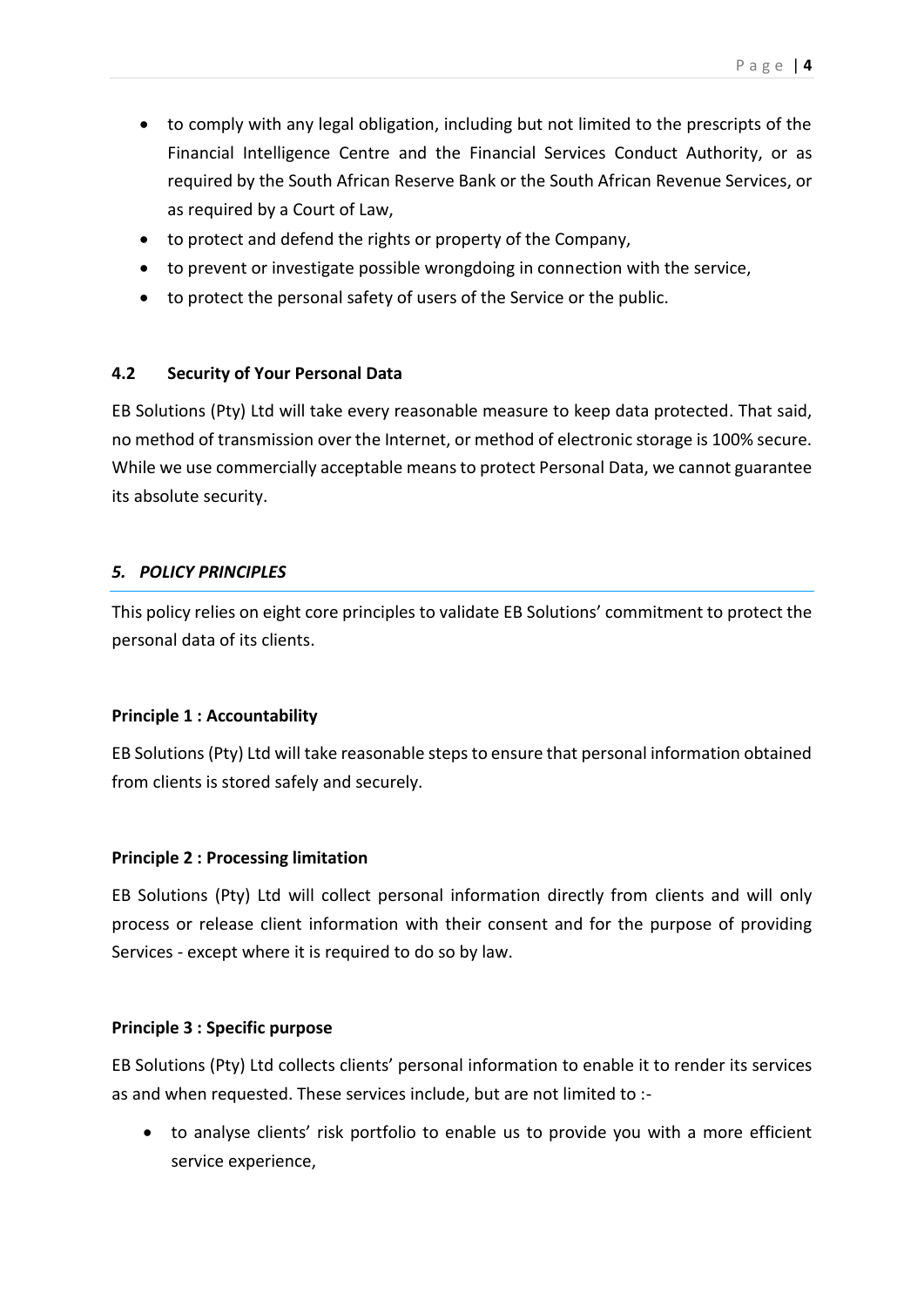- to provide you with quotations on appropriate financial products and services,
- to verify your identity,
- to manage your life insurance, risk insurance, medical aid, investment products, value-add products portfolio,
- to communicate with you about matters pertaining to the financial services products managed by us.

#### **Principle 4 : Limitation on further processing**

Personal information will not be processed in a way that is incompatible with the purpose for which the information was collected initially. The FSP collects personal information for the purpose of rendering financial services and it will only be used for that purpose.

#### **Principle 5 : Information quality**

 Whilst it is the client's responsibility to ensure their information is complete, up to date and accurate, from time to time it may be necessary for EB Solutions (Pty) Ltd to request that clients update their information and confirm that it is still relevant and accurate. If EB Solutions (Pty) Ltd is unable to reach a client for this purpose, their information will be deleted from records five years after the termination of the business relationship as per the requirements of the FAIS Act.

#### **Principle 6 : Transparency / openness**

- In the instance that personal information is collected from a source other than directly from a client, (for example, from credit checks, Astute checks or from other portals), the client will be made aware:
	- o that their information is being collected
	- $\circ$  who is collecting their information by giving them our details;
	- $\circ$  of the specific reason that you are collecting their information.

#### **Principle 7 : Security safeguards**

 EB Solutions (Pty) Ltd will ensure that it has implemented technical and organisational measures to secure the integrity of personal information and to guard against the risk of loss, damage or destruction thereof. Personal information must also be protected against any unauthorised or unlawful access or processing. EB Solutions (Pty) Ltd is committed to ensuring that information is only used for legitimate purposes with